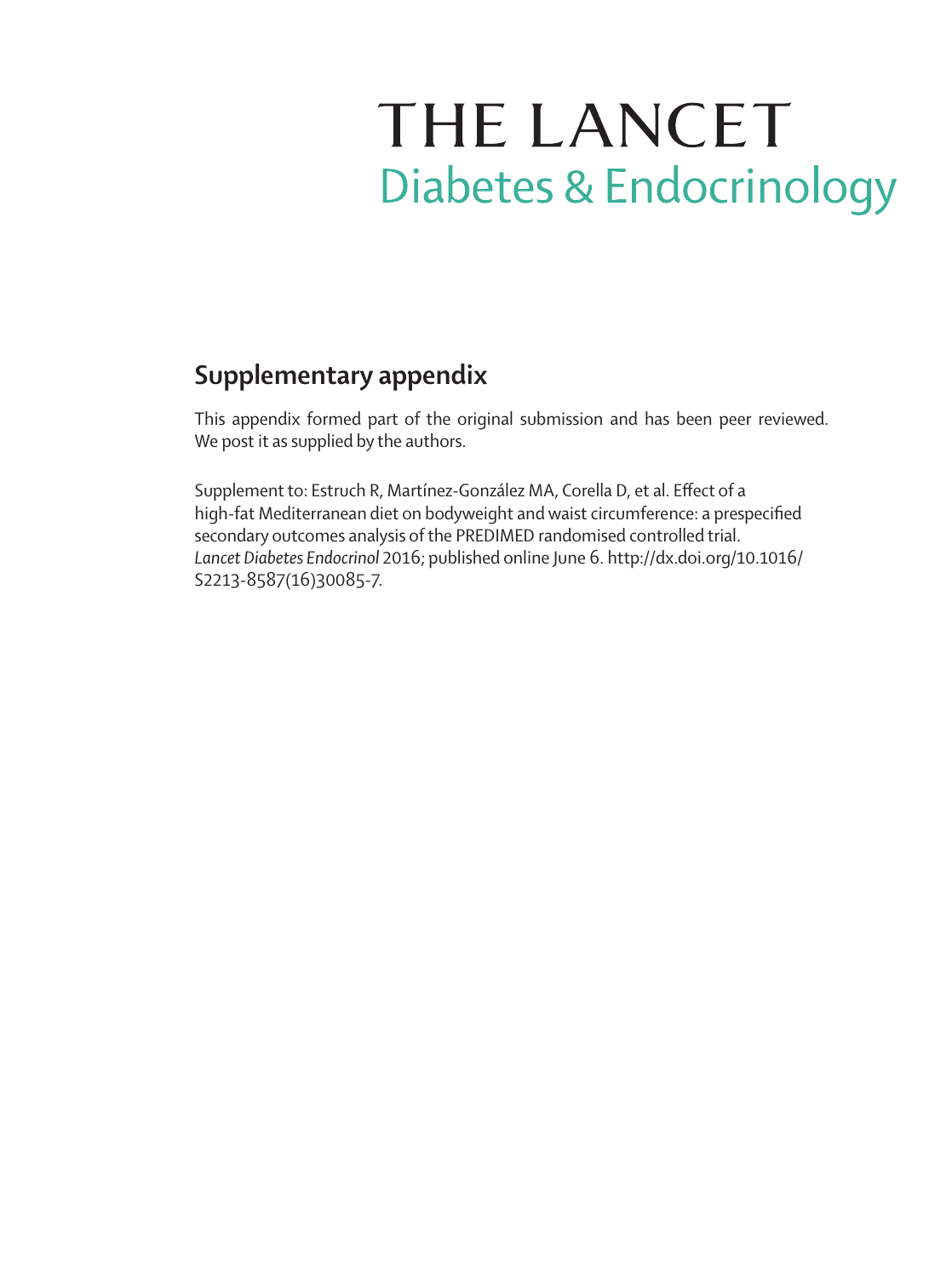## THE LANCET DIABETES & ENDOCRINOLOGY

## Supplementary appendix

This appendix formed part of the original submission and has been supplied by the authors.

Supplement to: Ramon Estruch, MD; Prof. Miguel Angel Martínez-González, MD; Prof. Dolores Corella, D Pharm; Prof. Jordi Salas-Salvadó, MD; Montserrat Fitó, MD; Gemma Chiva-Blanch, PhD; Miquel Fiol, MD; Enrique Gómez-Gracia, MD; Fernando Arós, MD; José Lapetra, MD; Prof. Lluis Serra-Majem, MD; Xavier Pintó, MD; Pilar Buil-Cosiales, MD; José V. Sorlí, MD; Miguel A Muñoz, MD; Josep Basora-Gallisá, MD; Rosa María Lamuela-Raventós, D Pharm; Mercè Serra-Mir, RD, and Emilio Ros, MD, on behalf of the PREDIMED Study Investigators. High-fat Mediterranean diet, body weight and waist circumference: Long-term evidence from the PREDIMED randomized trial.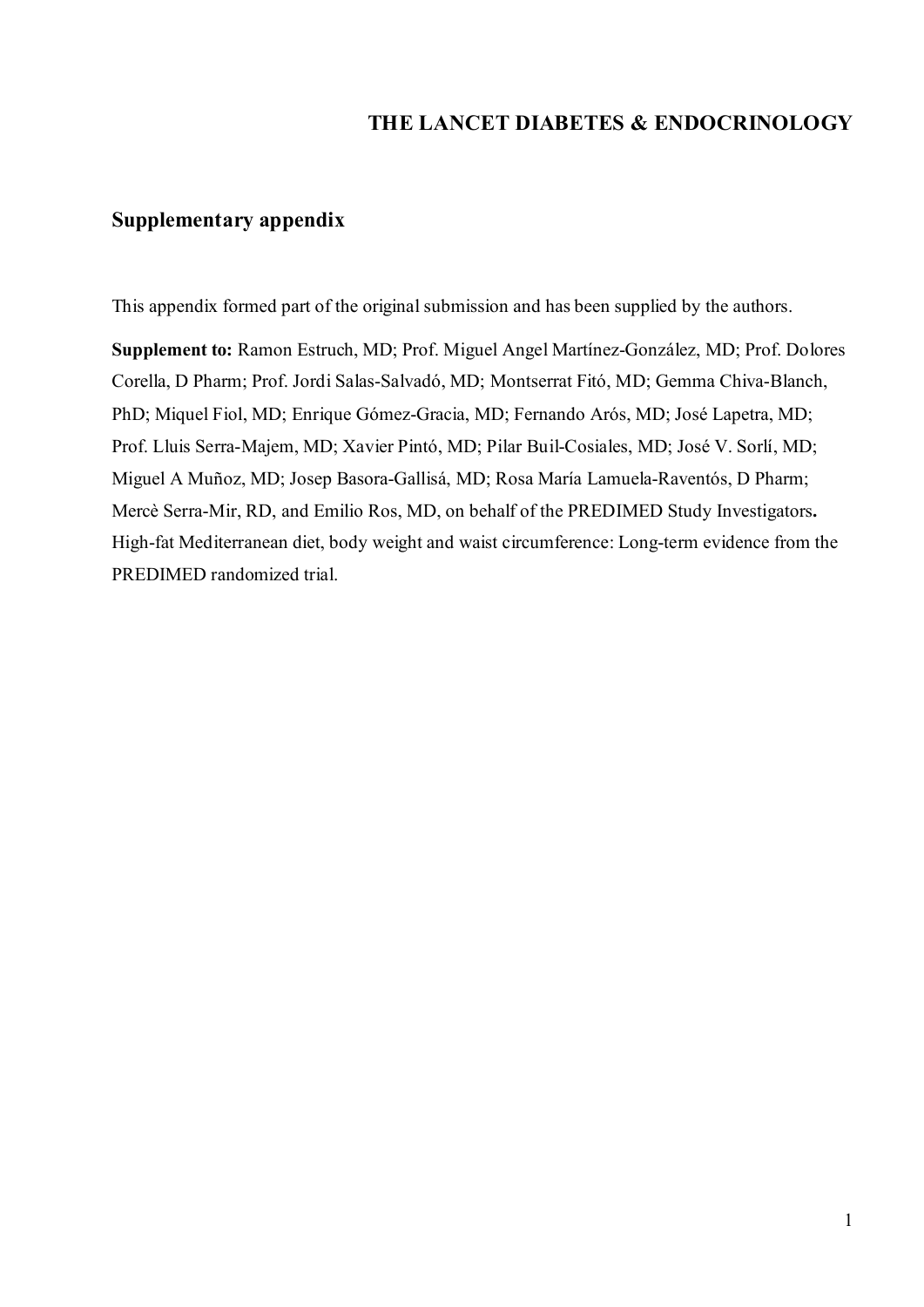## Table of contents

|                                                                                                                | $\overline{2}$ |
|----------------------------------------------------------------------------------------------------------------|----------------|
|                                                                                                                | 4              |
|                                                                                                                | 4              |
| Appendix 4. eTable 1. Mean baseline values and changes in the consumption of key foods in the three arms       |                |
| of the study. Within group (95 % CI) changes and between-group changes for the 2 groups receiving the          |                |
|                                                                                                                | 6              |
| Appendix 5. eTable 2 Mean Baseline Values and Changes in Energy, Nutrient and Supplemental Food Intake by      |                |
|                                                                                                                | 7              |
| Appendix 6. eTable 3. Mean changes in energy and nutrient intake in the three treatment arms. Within group (95 |                |
| % CI) changes and between-group changes for the 2 groups receiving the Mediterranean diet intervention         |                |
|                                                                                                                | 6              |
|                                                                                                                | 7              |
| Appendix 8. eFigure 2. Average weight changes (95% confidence intervals) of PREDIMED participants during       |                |
|                                                                                                                |                |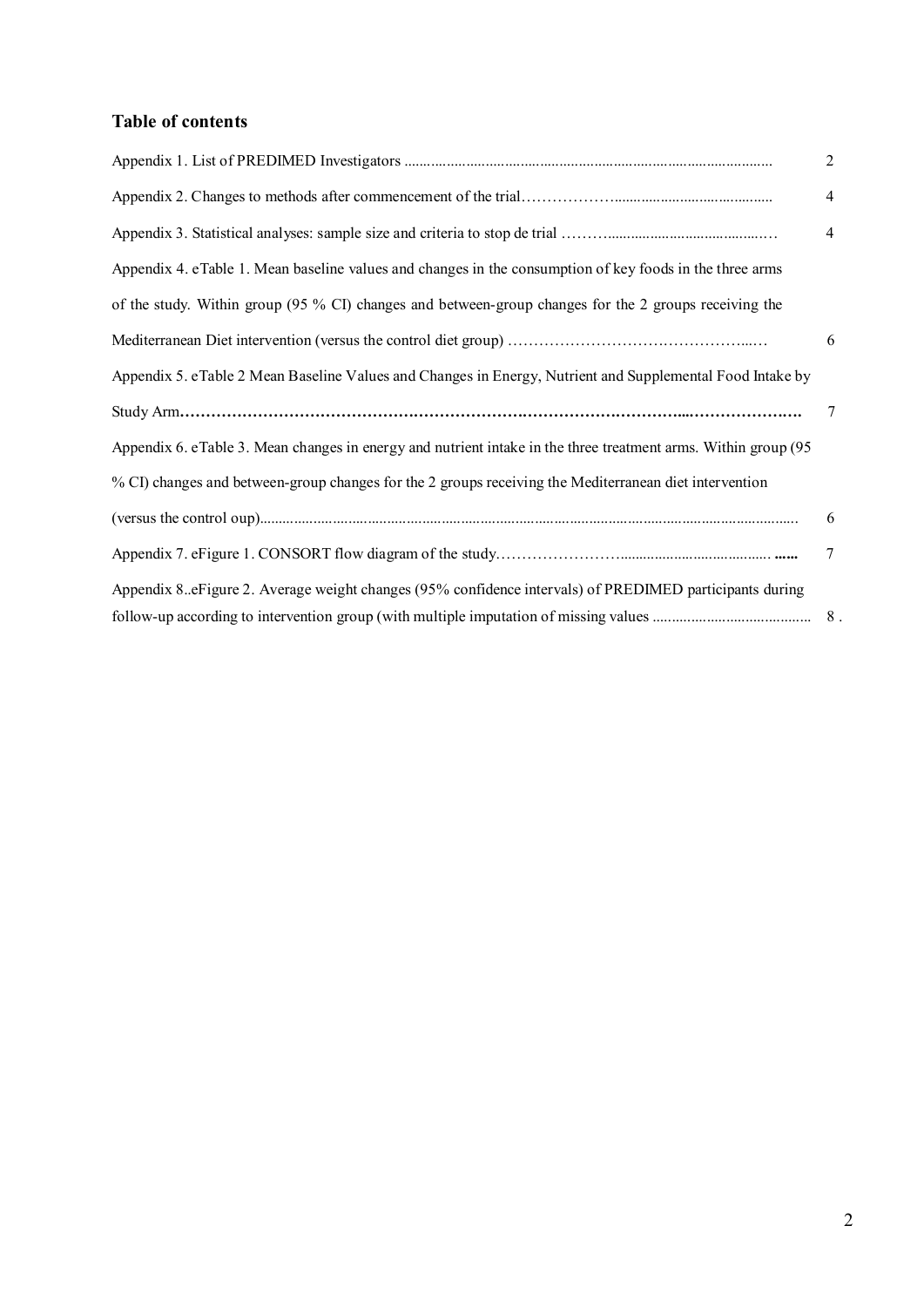#### LIST OF PREDIMED INVESTIGATORS

Hospital Clinic, Institut d'Investigacions Biomediques August Pi i Sunyer, Barcelona, Spain: A. Pérez-Heras, C. Viñas, R. Casas, A. Medina-Renom, J.M. Baena, M. García, M. Oller, J. Amat, I. Duaso, Y. García , C. Iglesias, C. Simón, L. Quinzavos, L. Parra, M. Liroz, J. Benavent, J. Clos, I. Pla, M. Amorós, M.T. Bonet, M.T. Martín, M.S. Sánchez, J. Altirriba, E. Manzano, A. Altés, M. Cofán, C. Valls-Pedret, A. Sala-Vila, and M. Doménech.

Rovira i Virgili University, Reus, Spain: M. Bulló, N. Babio, J. Basora, R. González, C. Molina, A. Díaz-López, F. Márquez, P. Martínez, N. Ibarrola, M. Sorlí, J. García Roselló, A. Castro, F. Martin, N. Tort, A. Isach, M. Guasch-Ferre, N. Becerra-Tomás, J.J. Cabré, G. Mestres, F. Paris, M. Llauradó, N. Rosique-Esteban, R. Pedret, J. Basells, J. Vizcaino, R. Segarra, J. Frigola, J. Costa-Vizcaino, A. Salas-Huetos, J. Boj, D. Montañes and J. Fernández-Ballart.

University of Valencia, Valencia, Spain: P. Carrasco, C. Ortega-Azorín, E.M. Asensio, R. Osma, R. Barragán, F. Francés, M. Guillén, J.I. González, C. Sáiz, O. Portolés, F.J. Giménez, O. Coltell, R. Fernández-Carrión, P. Guillem-Sáiz, I. González-Monje, L. Quiles, V. Pascual, C. Riera, M.A. Pages, D. Godoy, A. Carratalá-Calvo, S. Sánchez-Navarro, and C. Valero-Barceló.

Hospital del Mar Research Institute, Barcelona, Spain: S. Tello, J. Vila, R. de la Torre, D. Muñoz-Aguayo, R. Elosua, J. Marrugat, H. Schröder, N. Molina, E. Maestre, A. Rovira, O. Castañer, and M. Farré.

University of Navarra and Osasunbidea (Servicio Navarro de Salud), Primary Care Centres, Pamplona, Spain: E. Toledo, M. Ruiz-Canela, B. Sanjulián, A. Sánchez-Tainta, S. Eguaras, A. Martí, P. Buil-Cosiales, M. SerranoMartínez, J. Diez-Espino, A. García-Arellano, E.H. Martínez-Lapiscina, E. Goñi, Z. Vázquez, N. Berrade, V. Extremera-Urabayen, C. Arroyo-Azpa, L. García-Pérez, J. Villanueva-Telleria, F. Cortés-Ugalde, T. Sagredo-Arce, M.D. Vigata-López, M.T. Arceiz Campo, A. Urtasun-Samper, M.V. Gueto Rubio, and B. Churio-Beraza.

University Hospital of Álava, Vitoria, Spain: F. Arós, I. Salaverria, T. del Hierro, J. Algorta, S. Francisco, A. Alonso-Gómez, E. Sanz, J. Rekondo, M.C. Belló, and A. Loma-Osorio.

University of Málaga, Málaga, Spain: E. Gómez-Gracia, J. Wärnberg, R. Benítez Pont, M. Bianchi Alba, R. Gómez-Huelgas, J. Martínez-González, V. Velasco García, J. de Diego Salas, A. Baca Osorio, J. Gil Zarzosa, J.J. Sánchez Luque, and E. Vargas López.

Instituto de la Grasa, Consejo Superior de Investigaciones Científicas, Sevilla, Spain: V. Ruiz-Gutiérrez, J. Sánchez Perona, E. Montero Romero, M. García-García, and E. Jurado-Ruiz. Instituto de Investigación Sanitaria de Palma (IdISPa), Palma de Mallorca, Spain. M. Fiol, D. Romaguera, M. García-Valdueza, M. Moñino, S. Munuera, M. Vivó, F. Bestard, J.A. Munar, L. Coll, A. Proenza, R. Prieto, G. Frontera, F. Fiol, M. Ginard, A, and Jover, J. García,

Department of Family Medicine, Distrito Sanitario Atención Primaria Sevilla, Sevilla, Spain: JM. Santos-Lozano, M. Ortega-Calvo, L. Mellado, FJ. García-Corte, P. Román, P. Iglesias, Y. Corchado, L. Miró-Moriano, C. Domínguez-Espinaco, JM. Lozano-Rodriguez, and S. Vaquero-Diaz.

School of Pharmacy, University of Barcelona, Barcelona, Spain: M.C. López- Sabater, A.I. Castellote-Bargalló, P. Quifer-Rada and A. Tresserra-Rimbau.

Instituto Universitario de Investigaciones Biomédicas y Sanitarias (I.U.I.B.S.) de la Universidad de Las Palmas de Gran Canaria, Las Palmas, Spain: J. Álvarez-Pérez, E.M. Díaz-Benítez, A. Sánchez-Villegas, L.T. Casañas-Quintana, J. Pérez-Cabrera, C. Ruano-Rodríguez, I. Bautista-Castaño, , F. Sarmiento de la Fe, J.A. García Pastor, B.V. Díaz-González, J.M. Castillo Anzalas, R.E. Sosa-Also, J. Medina-Ponce.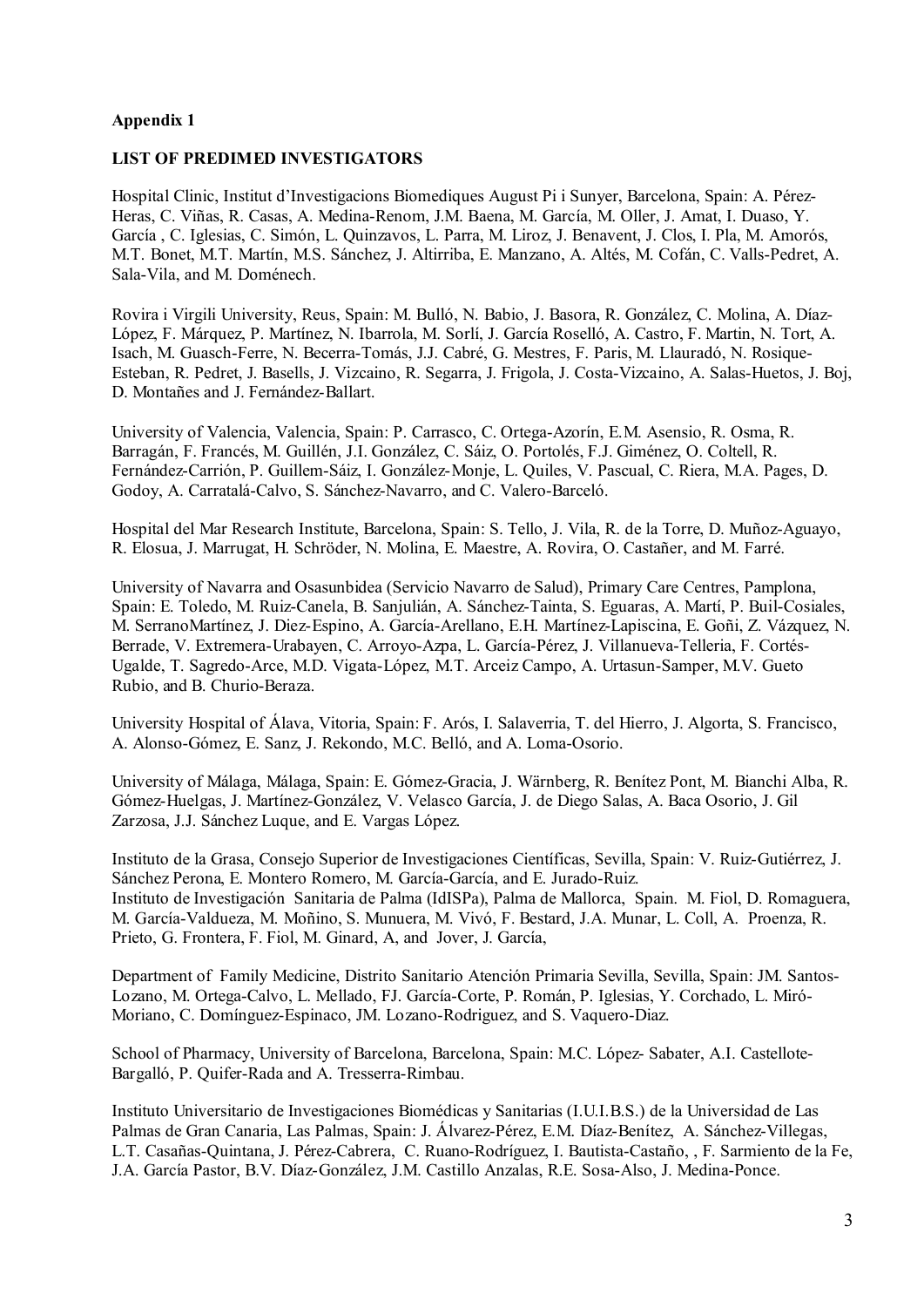Hospital Universitari de Bellvitge-IDIBELL, Hospitalet de Llobregat, Barcelona, Spain: E. de la Cruz, M. Fanlo-Maresma, A. Galera, F. Trias, I. Sarasa, E. Corbella and X. Corbella.

Primary Care Division, Catalan Institute of Health, Barcelona, Spain: C. Cabezas, E. Vinyoles, M.A. Rovira, L. García , G. Flores, J.M. Verdú, P. Baby, A. Ramos, L. Mengual, P. Roura, M.C. Yuste, A. Guarner, A. Rovira, M.I. Santamaría, M. Mata, C. de Juan, and A. Brau.

Other investigators of the PREDIMED network: J.A. Tur (University of Balearic Islands), M.P. Portillo (University of Basque Country), and G. Sáez (University of Valencia).

Clinical End Point Committee — F. Arós (chair), M. Aldamiz-Echevarría, A.M. Alonso-Gómez, J. Berjón, L. Forga, J. Gállego, A. García-Layana, A. Larrauri, J. Portu-Zapirain, and J. Timiraus-Fernández.

#### Appendix 2

#### CHANGES TO METHODS AFTER COMMENCEMENT OF THE TRIAL

Participants in the control group also received dietary training at the baseline visit and completed the 14 item dietary screener used to assess baseline adherence to the Mediterranean diet. Thereafter, during the first 3 years of the trial, they received a leaflet explaining the low-fat diet on a yearly basis. However, the realization that the more infrequent visit schedule and less intense support for the control group might be limitations of the trial prompted us to amend the protocol in October 2006. Thereafter, participants assigned to the control diet received personalized advice and were invited to group sessions with the same frequency and intensity as those in the Mediterranean-diet groups, with use of a separate 9-item dietary screener (See online Research Protocol).

#### Appendix 3

#### STATISTICAL ANALYSES: SAMPLE SIZE AND CRITERIA TO STOP DE TRIAL

We initially estimated that a sample of 9000 participants would be required to provide statistical power of 80% to detect a relative risk reduction of incident cardiovascular diseases of 20% in each Mediterraneandiet group versus the control-diet group during a 4-year follow-up period, assuming an event rate of 12% in the control group<sup>1,2</sup>. In April 2008, on the advice of the Data and Safety Monitoring Board and on the basis of lower-than-expected rates of end-point events, the sample size was recalculated as 7400 participants, with the assumption of a 6-year follow-up period and underlying event rates of 8.8% and 6.6% in the control and intervention groups, respectively. Yearly interim analyses began after a median of 2 years of follow-up. With the use of O'Brien–Fleming stopping boundaries, the P values for stopping the trial at each yearly interim analysis were  $5\times10^{-6}$ , 0.001, 0.009, and 0.02 for benefit and  $9\times10^{-5}$ , 0.005, 0.02, and 0.05 for adverse effects<sup>3</sup>. The stopping boundary for the benefit of the Mediterranean diets with respect to the primary end point (cardiovascular disease) was crossed at the fourth interim evaluation; on July 22, 2011, the Data and Safety Monitoring Board recommended stopping the trial on the basis of end points documented through December 1, 2010.

1 Martínez-González MA, Corella D, Salas-Salvadó J, et al. Cohort profile: design and methods of the PREDIMED study. Int J Epidemiol 2012;41:377-85.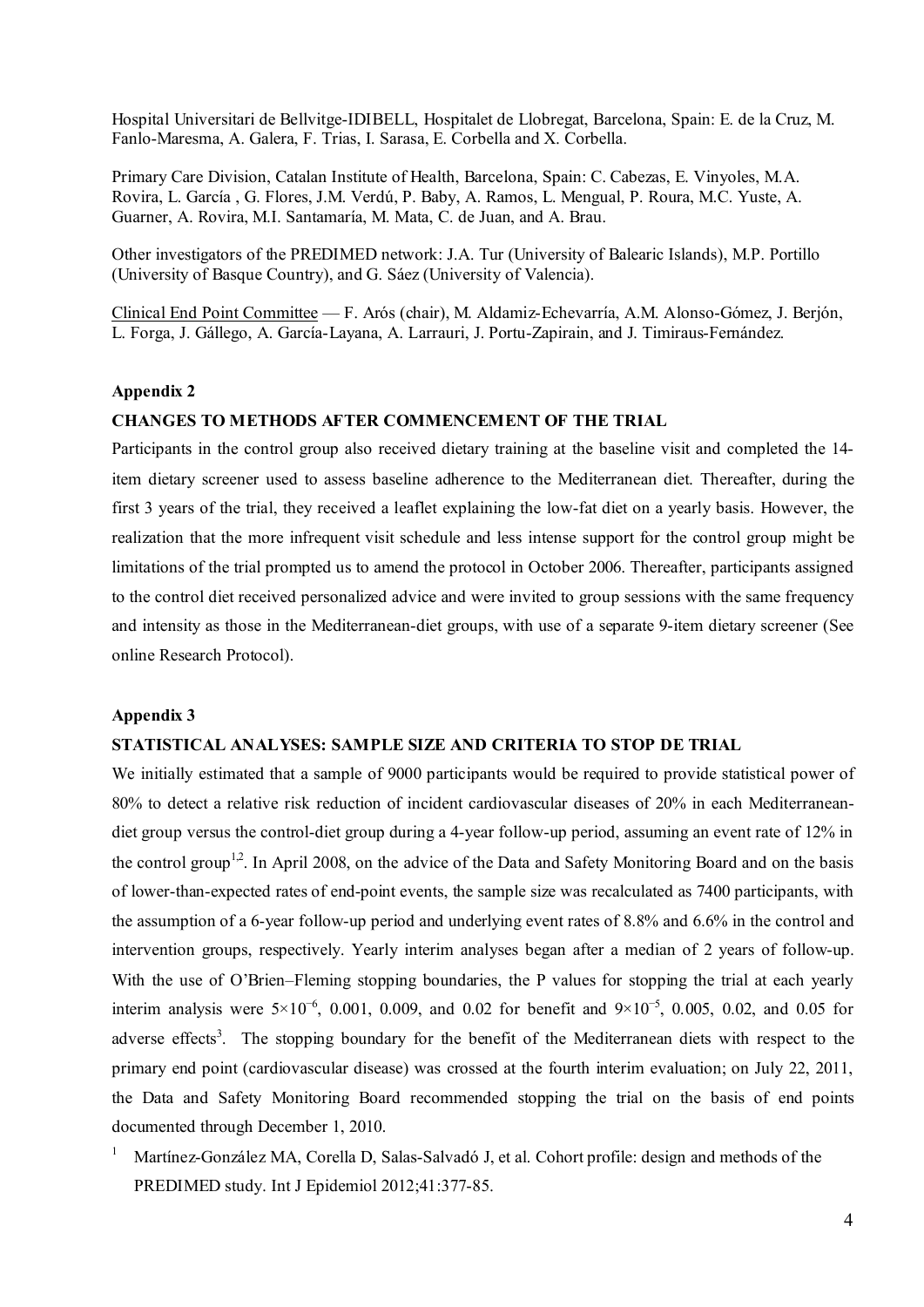2 ALLHAT Officers and Coordinators for the ALLHAT Collaborative Research Group. Major outcomes in moderately hypercholesterolemic, hypertensive patients randomized to pravastatin vs usual care: the Antihypertensive and Lipid-Lowering Treatment to Prevent Heart Attack Trial (ALLHAT-LLT). JAMA 2002;288:2998-3007.

<sup>3</sup> O'Brien PC, Fleming TR. A multiple testing procedure for clinical trials. Biometrics 1979;35:549-56.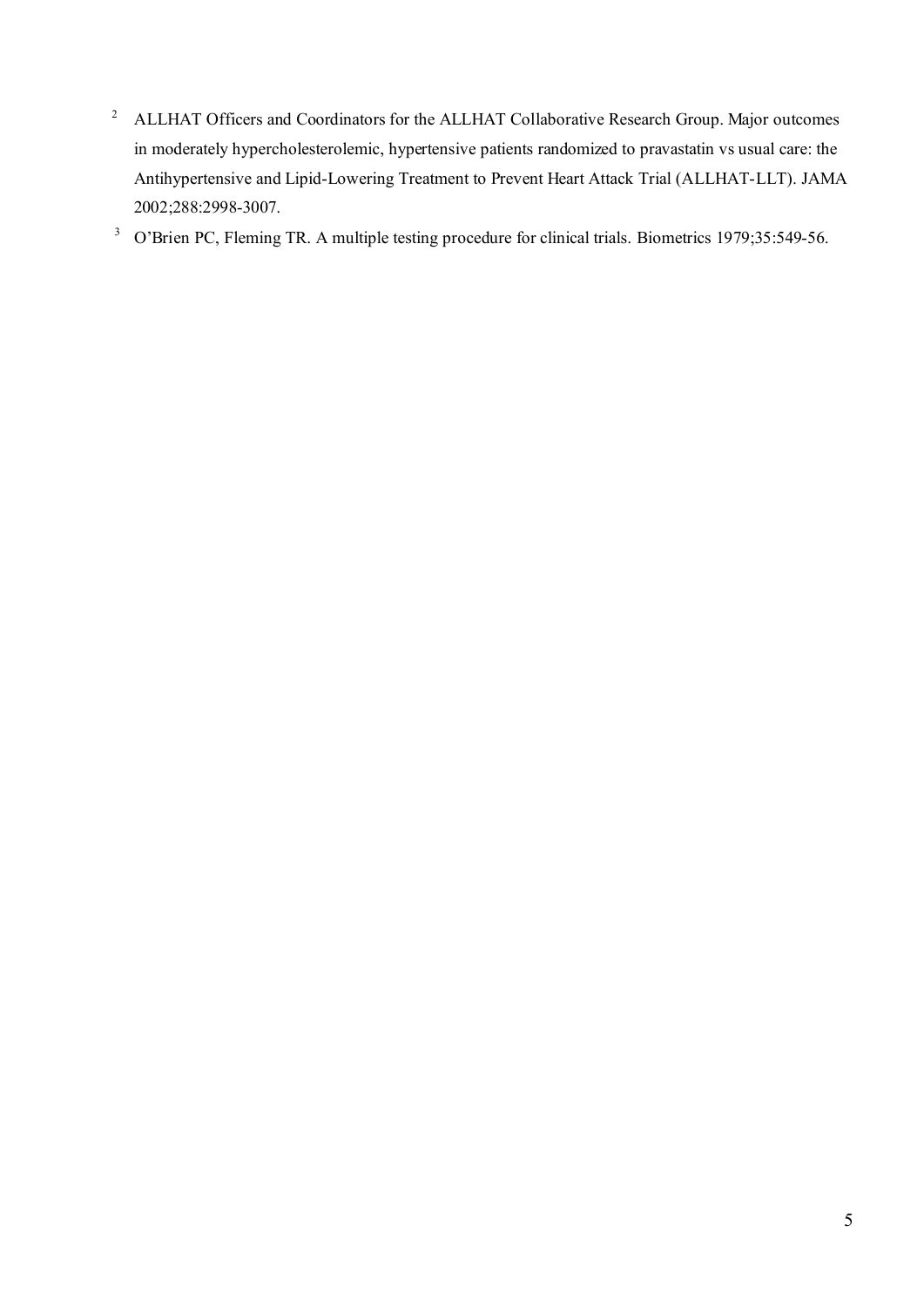eTable 1. Mean baseline values and changes in the consumption of key foods in the three arms of the study. Within group (95 % CI) changes and between-

|  |  |  | group changes for the 2 groups receiving the Mediterranean Diet intervention (versus the control diet group). |  |
|--|--|--|---------------------------------------------------------------------------------------------------------------|--|
|  |  |  |                                                                                                               |  |

|                                                                                                                                                                                                                                                 |                          | <b>Mean baseline</b>      |                |                               | Within-group mean changes        |                               | Between-group changes (differences vs.control)         |         |                                             |                    |  |
|-------------------------------------------------------------------------------------------------------------------------------------------------------------------------------------------------------------------------------------------------|--------------------------|---------------------------|----------------|-------------------------------|----------------------------------|-------------------------------|--------------------------------------------------------|---------|---------------------------------------------|--------------------|--|
| Food items (serving sizes)                                                                                                                                                                                                                      | MeDiet <sup>a</sup> with | MeDiet with               | Control group  | MeDiet <sup>a</sup> with      | <b>MeDiet with</b><br>mixed nuts | Control group<br>$(n = 1941)$ | MeDiet with extravirgin olive oil<br>vs. Control group |         | MeDiet with mixed nuts<br>vs. Control group |                    |  |
|                                                                                                                                                                                                                                                 | extravirgin olive oil    | mixed nuts                | $(n = 1941)$   | extravirgin olive oil         |                                  |                               |                                                        |         |                                             |                    |  |
|                                                                                                                                                                                                                                                 | $(n = 2364)$             | $(n = 2108)$              |                | $(n = 2364)$                  | $(n = 2108)$                     |                               |                                                        |         |                                             |                    |  |
|                                                                                                                                                                                                                                                 |                          | Mean (standard deviation) |                |                               | Mean (95% CI)                    |                               | Mean (95% CI)                                          | P value | Mean (95% CI)                               | P value            |  |
| Virgin olive oil (10 g) (s/db)                                                                                                                                                                                                                  | $2.1 \pm 2.3$            | $2.2 \pm 2.3$             | $2.0 \pm 2.3$  | 2.93 (2.82, 3.04)             | 0.99(0.88, 1.11)                 | 0.27(0.16, 0.38)              | 2.66 (2.47, 2.86)                                      | < 0.001 | 0.72(0.53, 0.92)                            | < 0.001            |  |
| Refined-mixed olive oil (10<br>$g)$ (s/d)                                                                                                                                                                                                       | $1.8 \pm 2.0$            | $1.6 \pm 2.0$             | $1.7 \pm 2.0$  | $-1.71$ $(-1.80, -1.62)$      | $-0.57$ $(-0.67, -0.47)$         | $-0.44$ $(-0.55, -0.34)$      | $-1.27$ $(-1.10, -1.43)$                               | < 0.001 | $-0.13$ $(-0.30, 0.05)$                     | 0.24               |  |
| Total nuts (25 g) (s/d)                                                                                                                                                                                                                         | $0.4 \pm 0.5$            | $0.5 \pm 0.6$             | $0.4 \pm 0.5$  | $0.001$ (-0.03, 0.03)         | 0.71(0.67, 0.75)                 | $-0.13(-0.16,-0.11)$          | 0.13(0.09, 0.18)                                       | < 0.001 | 0.84(0.78, 0.90)                            | < 0.001            |  |
| Vegetables (125 g) (s/d)                                                                                                                                                                                                                        | $2.8 \pm 1.2$            | $2.7 \pm 1.2$             | $2.6 \pm 1.1$  | $-0.08(-0.13,-0.01)$          | $-0.01$ $(-0.06, 0.05)$          | $-0.09$ $(-0.14, -0.03)$      | $0.014$ (-0.08, 0.11)                                  | 0.98    | $0.08$ (-0.01, 0.18)                        | 0.12               |  |
| Cereals (60 g) (s/d)                                                                                                                                                                                                                            | $3.8\pm1.8$              | $3.8 \pm 1.6$             | $3.7 \pm 1.7$  | $-0.34$ $(-0.42, -0.26)$      | $-0.37$ $(-0.45, -0.29)$         | $-0.35$ $(-0.44, -0.26)$      | $0.01$ (-0.13, 0.15)                                   | 0.99    | $-0.02$ $(-0.16, 0.13)$                     | 0.99               |  |
| Legumes (40 g) (s/d)                                                                                                                                                                                                                            | $0.5 \pm 0.3$            | $0.5 \pm 0.4$             | $0.5 \pm 0.3$  | 0.06(0.04, 0.07)              | 0.06(0.04, 0.08)                 | $0.002$ (-0.01, 0.02)         | 0.06(0.03, 0.08)                                       | < 0.001 | 0.06(0.003, 0.08)                           | < 0.001            |  |
| Fruits (125 g) (s/d)                                                                                                                                                                                                                            | $3.0 \pm 1.7$            | $3.0 \pm 1.6$             | $2.8 \pm 1.6$  | 0.21(0.13, 0.28)              | 0.25(0.17, 0.33)                 | 0.15(0.07, 0.23)              | $0.05$ (-0.09, 0.19)                                   | 0.75    | $0.10 (-0.04, 0.24)$                        | 0.25               |  |
| Fish or seafood (125) (s/d)                                                                                                                                                                                                                     | $0.8\pm0.4$              | $0.8 \pm 0.4$             | $0.8 \pm 0.4$  | $0.01 (-0.01, 0.03)$          | 0.02(0.001, 0.04)                | $-0.03$ $(-0.05, -0.01)$      | 0.04(0.01, 0.07)                                       | 0.01    | 0.05(0.02, 0.08)                            | 0.001              |  |
| Meat or meat products<br>(150 g)(s/d)                                                                                                                                                                                                           | $0.9 \pm 0.4$            | $0.9 \pm 0.4$             | $0.8 \pm 0.4$  | $-0.11$ $(-0.12, -0.09)$      | $-0.11(-0.13,-0.10)$             | $-0.10$ $(-0.11, -0.08)$      | $-0.01$ $(-0.04, 0.02)$                                | 0.72    | $-0.01$ $(-0.01, 0.04)$                     | 0.53               |  |
| Pastries, cakes or sweets<br>(50 g)(s/d)                                                                                                                                                                                                        | $0.4 \pm 0.5$            | $0.4 \pm 0.6$             | $0.4 \pm 0.5$  | $-0.07$ $(-0.10, -0.05)$      | $-0.09$ $(-0.12, -0.06)$         | $-0.06(-0.09,-0.03)$          | $-0.01$ $(-0.06, 0.03)$                                | 0.86    | $-0.03$ $(-0.08, 0.02)$                     | 0.41               |  |
| Dairy products (200 g) (s/d)                                                                                                                                                                                                                    | $1.9 \pm 1.1$            | $1.9 \pm 1.1$             | $1.9 \pm 1.1$  | $-0.07$ $(-0.12, -0.02)$      | $-0.05$ $(-0.09, 0.003)$         | $-0.08$ $(-0.13, -0.04)$      | $0.02$ (-0.07, 0.10)                                   | 0.96    | $0.03$ (-0.05, 0.12)                        | 0.61               |  |
| Alcohol (g/d)<br>MOTE, Of a subdivision to the McDistrictle exploration of the Additional and an and section of AD EZ and OF seutherate presentations and also and selected from a strip to the of the distribution of the section of the secti | $8.6 \pm 14.5$           | $9.2 \pm 15.0$            | $7.4 \pm 12.9$ | $-1.40$ ( $-1.86$ , $-0.95$ ) | $-1.40$ ( $-1.92$ , $-0.89$ )    | $-0.88$ $(-1.31, -0.45)$      | $-0.52$ ( $-1.28$ , $0.24$ )                           | 0.27    | $-0.52$ ( $-1.33, 0.29$ )                   | 0.34<br>مباحة مشار |  |

NOTE: Of participants in the MeDiet with extravirgin olive oil, MeDiet with mixed nuts, and control groups, 42, 57 and 25 participants, respectively, were excluded from calculations of food intake because energy intake was

outside prespecified ranges. Dietary assessment was conducted using a food frequency questionnaire (136 items) previously validated for the Spanish population.

<sup>a</sup> MeDiet: Mediterranean diet; <sup>b</sup>s/d: serving/day.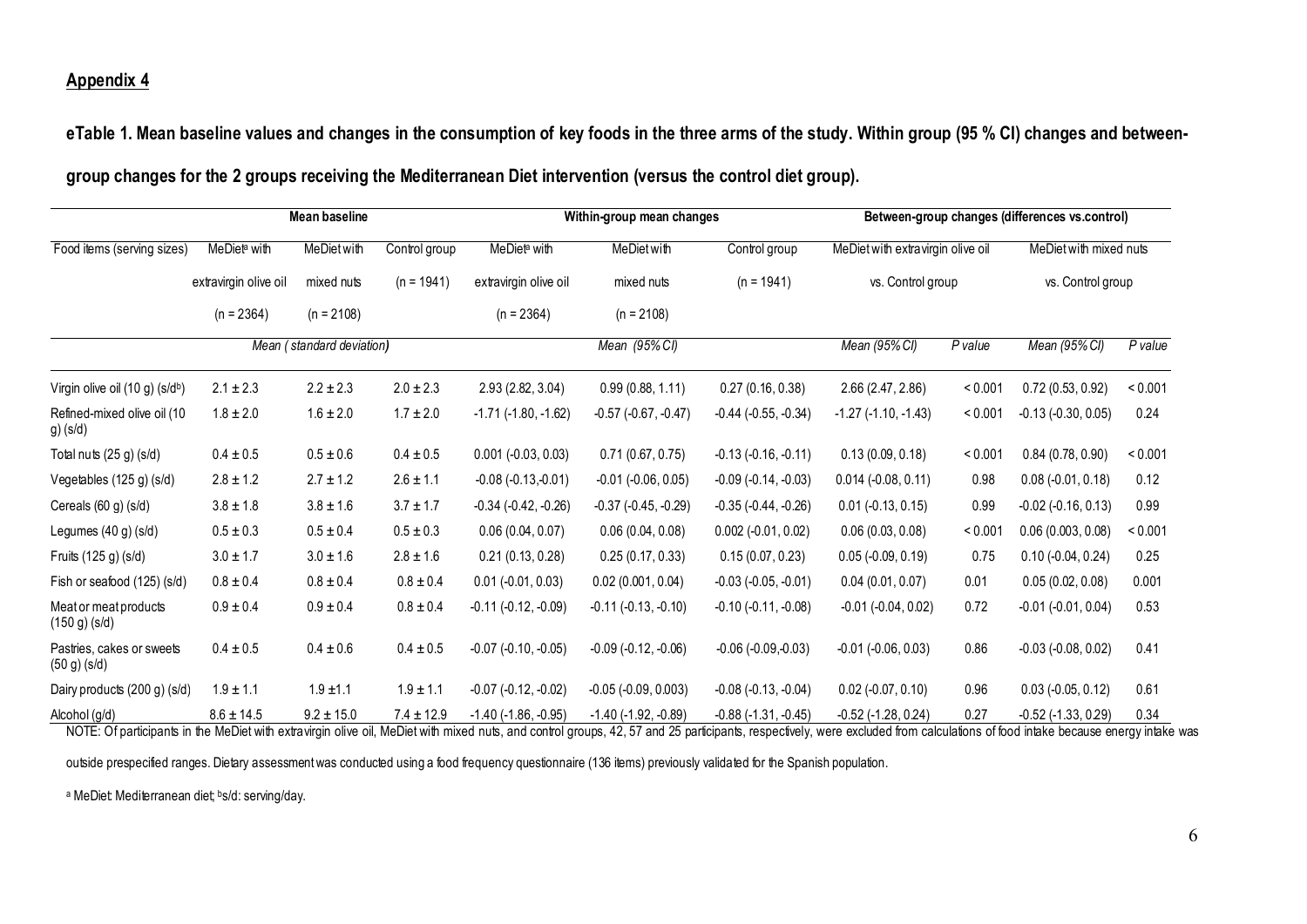#### eTable 2. Intake of Energy, Nutrients and Supplemental Foods at Baseline and the end of the Trial by Study Group.

|                                   | <b>MeDiet with extravirgin Olive Oil</b> |                   |                                  | <b>MeDiet with Mixed Nuts</b> | Control group             |                   |  |  |
|-----------------------------------|------------------------------------------|-------------------|----------------------------------|-------------------------------|---------------------------|-------------------|--|--|
|                                   |                                          | $(n = 2364)$      |                                  | $(n = 2108)$                  | $(n = 1941)$              |                   |  |  |
|                                   | <b>Baseline</b>                          | End of trial      | <b>Baseline</b>                  | End of trial                  | <b>Baseline</b>           | End of trial      |  |  |
|                                   | Mean (standard deviation)                |                   | <b>Mean (standard deviation)</b> |                               | Mean (standard deviation) |                   |  |  |
| Energy (kcal)                     | $2,257 \pm 550$                          | $2,172 + 475$     | $2,276 \pm 527$                  | 2,229 ±477                    | $2,186 \pm 535$           | 1960<br>± 497     |  |  |
| Total protein (% E <sup>a</sup> ) | $16.7 \pm 2.8$                           | $16.2 \pm 2.4$    | $16.6 \pm 2.7$                   | $16.4 \pm 2.5$                | $16.6 \pm 2.8$            | 17.1<br>± 3.0     |  |  |
| Total CH <sup>b</sup> (%E)        | $41.7 \pm 7.2$                           | $40.4 \pm 5.9$    | $41.4 \pm 7.0$                   | $39.7 + 6.3$                  | $42.2 \pm 7.1$            | 43.7<br>±7.0      |  |  |
| Fiber (g/d)                       | $25.7 \pm 9.1$                           | $25.4 \pm 7.5$    | $25.7 \pm 8.6$                   | $27.0 \pm 8.0$                | $24.7 \pm 8.4$            | 23.7<br>± 7.7     |  |  |
| Total fat (%E)                    | $39.2 \pm 6.9$                           | $41.2 \pm 5.4$    | $39.4 \pm 6.5$                   | $41.5 \pm 6.1$                | $39.0 \pm 7.0$            | 37.0<br>±7.0      |  |  |
| SFAc(%E)                          | $10.0 \pm 2.2$                           | $9.4 \pm 2$       | $10.0 \pm 2.1$                   | $9.3 \pm 2.0$                 | $10.0 \pm 2.3$            | 9.1<br>± 2.1      |  |  |
| MUFA <sup>d</sup> (%E)            | $19.6 \pm 4.6$                           | $22.1 \pm 3.7$    | $19.6 \pm 4.3$                   | $20.9 \pm 4.1$                | $19.3 \pm 4.7$            | 18.8<br>±4.6      |  |  |
| $PUFAe$ (%E)                      | $6.1 \pm 2.1$                            | $6.1 \pm 1.4$     | $6.4 \pm 2.0$                    | $7.7 \pm 1.8$                 | $6.2 \pm 2.1$             | 5.5<br>± 1.7      |  |  |
| MUFA/SFA (%E)                     | $2.0 \pm 0.5$                            | $2.4 \pm 0.5$     | $2.0 \pm 0.5$                    | $2.3 \pm 0.5$                 | $2.0 \pm 0.5$             | 2.1<br>$\pm 0.5$  |  |  |
| Linoleic acid, (g/d)              | $12.9 \pm 6.0$                           | $12.2 \pm 4.6$    | $13.6 \pm 6.1$                   | $16.0 \pm 5.5$                | $12.6 \pm 6.0$            | 10.0<br>±4.8      |  |  |
| a-linolenic acid, (g/d)           | $1.4 \pm 0.7$                            | $1.3 \pm 0.7$     | $1.5 \pm 0.7$                    | $1.9 \pm 0.7$                 | $1.3 \pm 0.6$             | 1.1<br>$\pm 0.5$  |  |  |
| Marine n-3 fatty acids (g/d)      | $0.8\,\pm0.5$                            | $0.9 \pm 0.5$     | $0.8\pm0.5$                      | $0.8 \pm 0.5$                 | $0.8 \pm 0.5$             | $0.7 \pm 0.4$     |  |  |
| Olive oil $(%E)$                  | $16.3 \pm 7.1$                           | $22.0 + 6.0$      | $15.9 \pm 6.7$                   | 17.6 $±6.4$                   | $15.8 \pm 7.4$            | $16.4 \pm 6.8$    |  |  |
| Nuts $(% E)$                      | $2.5 \pm 3.4$                            | $2.6 \pm 3.1$     | $3.3 \pm 3.7$                    | $8.2 \pm 4.5$                 | $2.4 \pm 3.2$             | $1.6 \pm 2.5$     |  |  |
| Cholesterol (mg/d)                | $363.4 \pm 131.1$                        | $338.5 \pm 100.7$ | $366.6 \pm 117.1$                | 338.2 ±99.2                   | $356.4 \pm 122.4$         | $324.1 \pm 105.7$ |  |  |

NOTE: In the Mediterranean diet with extravirgin olive oil, Mediterranean diet with nuts, and control diet groups, 42, 57 and 25 participants, respectively, were excluded from calculations of food intake because their tota energy intake was outside the prespecified ranges; <sup>a</sup>E, energy intake; <sup>b</sup>CH, carbohydrates; <sup>c</sup>SFA, saturated fatty acids; <sup>d</sup>MUFA, monounsaturated fatty acids; ePUFA, polyunsaturated fatty acids.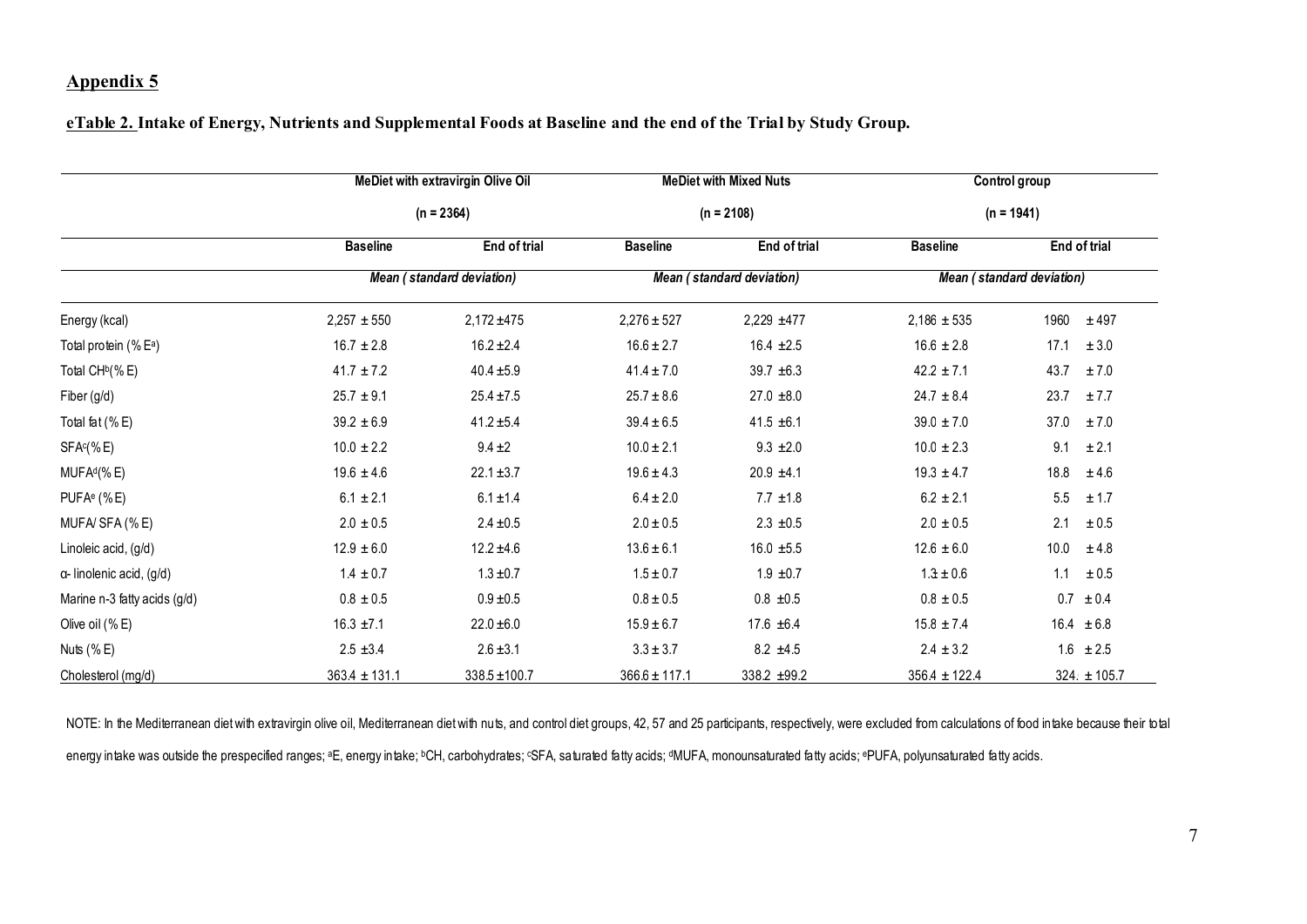## Appendix 6.

e Table 3. Mean changes in energy and nutrient intake in the three treatment arms. Within group (95 % CI) changes and between-group changes for the 2

|  |  | groups receiving the Mediterranean diet intervention (versus the control group). |  |
|--|--|----------------------------------------------------------------------------------|--|
|  |  |                                                                                  |  |

|                                  |                                         | Within-group mean changes |            |                  |              |                  |                                   | Between-group changes (differences vs. control) |                   |                        |                  |         |  |
|----------------------------------|-----------------------------------------|---------------------------|------------|------------------|--------------|------------------|-----------------------------------|-------------------------------------------------|-------------------|------------------------|------------------|---------|--|
|                                  | MeDiet <sup>a</sup> with<br>MeDiet with |                           |            |                  |              | Control group    | MeDiet with extravirgin olive oil |                                                 |                   | MeDiet with mixed nuts |                  |         |  |
|                                  |                                         | extravirgin Olive Oil     | mixed nuts |                  | $(n = 1941)$ |                  | vs. Control group                 |                                                 | vs. Control group |                        |                  |         |  |
|                                  |                                         | $(n = 2364)$              |            | $(n = 2108)$     |              |                  |                                   |                                                 |                   |                        |                  |         |  |
|                                  |                                         |                           |            | Mean (95% CI)    |              |                  |                                   | Mean (95% CI)                                   | P value           |                        | Mean (95% CI)    | P value |  |
| Energy (kcal)                    | $-85$                                   | $(-109, -60)$             | -47        | $(-73, -20)$     | -227         | $(-253, -200)$   | 141                               | (97, 185)                                       | < 0.001           | 180                    | (134, 225)       | < 0.001 |  |
| Total protein (% Eb)             | $-0.44$                                 | $(-0.57, -0.32)$          | $-0.12$    | $(-0.24, 0.01)$  | 0.51         | (0.37, 0.66)     | $-0.98$                           | $(-1.19, -0.73)$                                | < 0.001           | $-0.62$                | $(-0.96, -0.40)$ | < 0.001 |  |
| Total CH <sup>c</sup> (%E)       | $-1.29$                                 | $(-1.61, -0.98)$          | $-1.65$    | $(-1.98, -1.32)$ | 1.50         | (1.16, 1.85)     | $-2.79$                           | $(-3.37, -2.23)$                                | < 0.001           | $-3.15$                | $(-3.74, -2.58)$ | < 0.001 |  |
| Fiber (g/d)                      | $-0.29$                                 | $(-0.71, 0.12)$           | 1.36       | (0.93, 1.79)     | $-0.93$      | $(-1.35, -0.51)$ | 0.64                              | $(-0.08, 1.36)$                                 | 0.10              | 2.29                   | (1.56, 3.03)     | < 0.001 |  |
| Total fat (%E)                   | 2.03                                    | (1.72, 2.35)              | 2.10       | (1.74, 2.40)     | $-1.96$      | $(-2.32, -1.59)$ | 3.99                              | (3.41, 4.57)                                    | < 0.001           | 4.03                   | (3.44, 4.62)     | < 0.001 |  |
| $SFAd$ (%E)                      | $-0.56$                                 | $(-0.65, -0.46)$          | $-0.67$    | $(-0.77, -0.57)$ | $-0.79$      | $(-0.90, -0.70)$ | 0.24                              | (0.06, 0.41)                                    | 0.004             | 0.12                   | $(-0.06, 0.30)$  | 0.30    |  |
| MUFA <sup>e</sup> (%E)           | 2.52                                    | (2.30, 2.74)              | 1.32       | (1.11, 1.55)     | $-0.53$      | $(-0.78, -0.28)$ | 3.05                              | (2.65, 3.46)                                    | < 0.001           | 1.89                   | (1.45, 2.26)     | < 0.001 |  |
| PUFA <sup>f</sup> (% E)          | $-0.03$                                 | $(-0.13, 0.06)$           | 1.31       | (1.20, 1.41)     | $-0.65$      | $(-0.75, -0.55)$ | 0.62                              | (0.45, 0.79)                                    | < 0.001           | 1.96                   | (1.77, 2.14)     | < 0.001 |  |
| MUFA/SFA (%E)                    | 0.40                                    | (0.38, 0.43)              | 0.29       | (0.26, 0.31)     | 0.11         | (0.08, 0.13)     | 0.29                              | (0.25, 0.34)                                    | < 0.001           | 0.18                   | (0.14, 0.22)     | < 0.001 |  |
| Linoleic acid, (g/d)             | $-0.65$                                 | $(-0.92, -0.37)$          | 2.45       | (2.13, 2.79)     | $-2.59$      | $(-2.88, -2.30)$ | 1.94                              | (1.45, 2.43)                                    | < 0.001           | 5.05                   | (4.51, 5.58)     | < 0.001 |  |
| $\alpha$ - linolenic acid, (g/d) | $-0.05$                                 | $(-0.09, -0.02)$          | 0.43       | (0.40, 0.48)     | $-0.25$      | $(-0.29, -0.22)$ | 0.20                              | (0.14, 0.26)                                    | < 0.001           | 0.69                   | (0.63, 0.76)     | < 0.001 |  |
| Marine n-3 fatty acids (g/d)     | 0.04                                    | (0.01, 0.06)              | 0.04       | (0.02, 0.07)     | $-0.07$      | $(-0.10, -0.05)$ | 0.11                              | (0.07, 0.16)                                    | < 0.001           | 0.12                   | (0.08, 0.16)     | < 0.001 |  |
| Olive oil (% E)                  | 5.63                                    | (5.27, 6.00)              | 1.74       | (1.39, 2.10)     | 0.67         | (0.27, 1.06)     | 4.97                              | (4.31, 5.62)                                    | < 0.001           | 1.08                   | (0.43, 1.72)     | < 0.001 |  |
| Nuts $(%E)$                      | 0.11                                    | $(-0.06, 0.28)$           | 4.95       | (4.70, 5.20)     | $-0.71$      | $(-0.87, -0.55)$ | 0.82                              | (0.53, 1.10)                                    | < 0.001           | 5.65                   | (5.30, 6.01)     | < 0.001 |  |
| Cholesterol (mg/d)               | $-24.9$                                 | (-30.5, -19.2)            | -28.4      | $(-33.9, -22.9)$ | $-32.3$      | $(-38.1, -26.6)$ | 7.48                              | $(-2.34, 17.30)$                                | 0.19              | 3.97                   | $(-5.69, 13.62)$ | 0.70    |  |

NOTE: In the MeDiet with extravirgin olive oil, MeDiet with nuts, and low-fat diet groups, 42, 57 and 25 participants, respectively, were excluded from calculations of energy and nutrient intake because their total energy intake was out of the predefined range. <sup>a</sup>MeDiet: Mediterranean diet; bE, energy intake; CCH, carbohydrates; dSFA, saturated fatty acids; ; dMUFA, monounsaturated fatty acids; ePUFA, polyunsaturated fatty acids.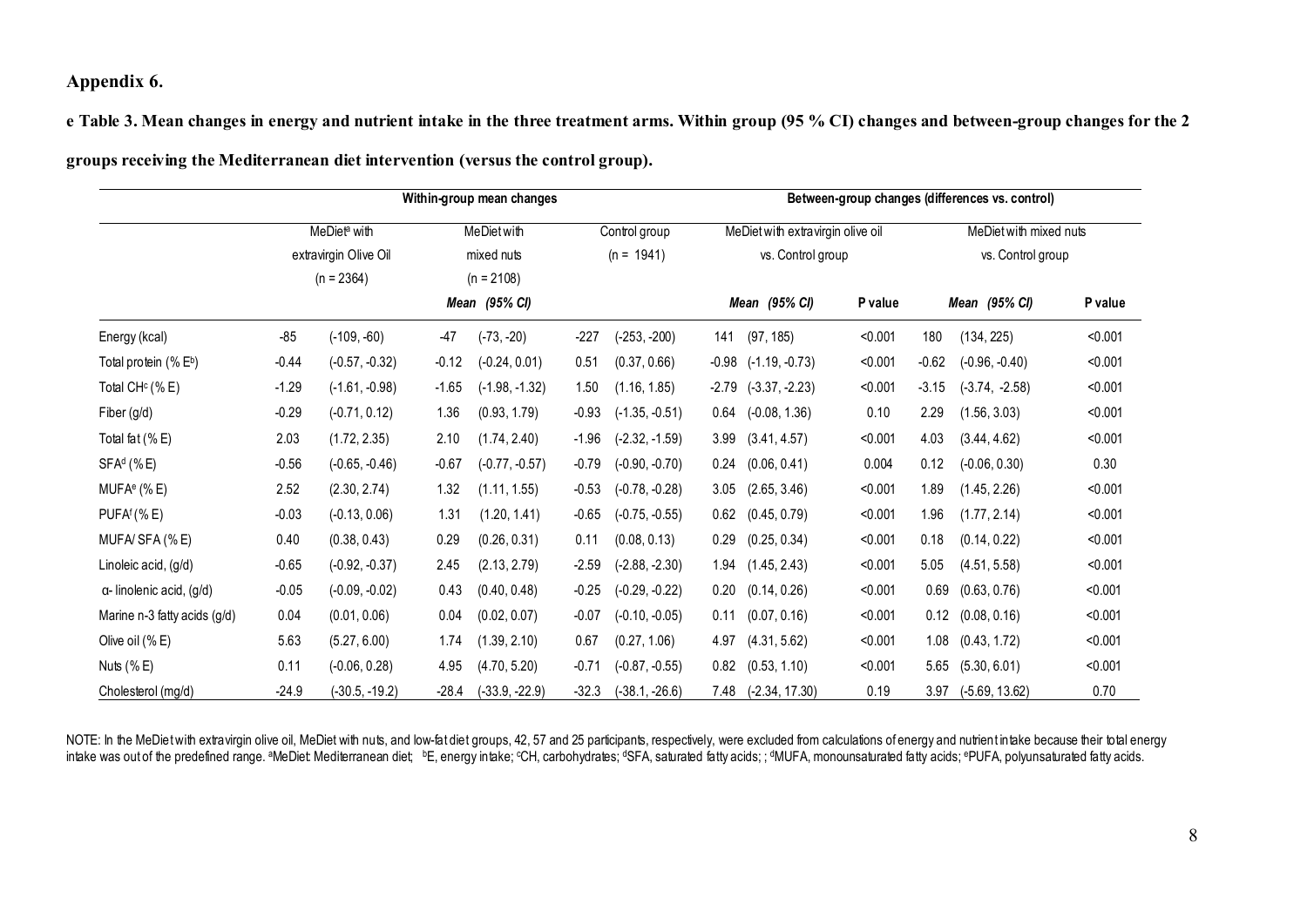eFig. 1. The PREDIMED study 2003-2010: CONSORT flow diagram.



Intention to treat analysis